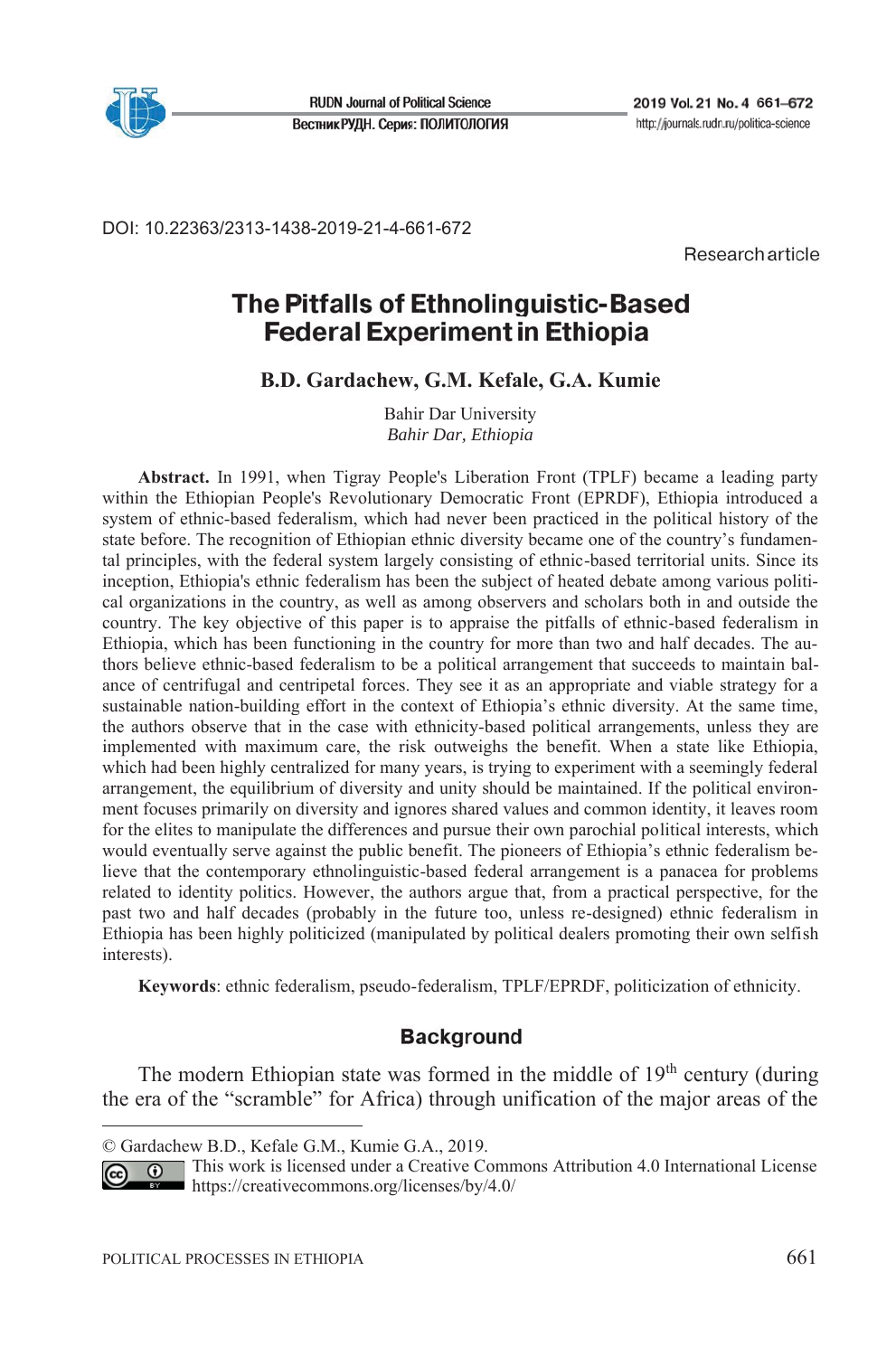northern part and the expansion of territories to the south [1; 2; 3]. Since Tewodros II had initiated the policies of modernization and centralization, almost all of his successors (Yohannes IV, Menelik II and Haile Selassie) followed these policies, albeit with different levels of zeal and dynamism [4].

The military regime, replacing the imperial regime, is credited for its radical land reform, which restored land ownership to the peasants in the southern parts of the country, who had been subjugated during the empire's unification project. However, the regime did not affect the excessive centralization of the political system, and the dictatorship continued to marginalize the country's ethnic groups [5].

The 'national question', which was began to arise during the imperial period, continued to gain currency and subsequently became one of the key points on the country's political agenda. Though, the '*Derg'* had attempted to answer the 'national question' on its own terms, none of the efforts had satisfied the demands of the groups whose organization was based on ethnic principles. In a short while, contrary to expectations of various scholars and students who stood at the origin of the revolution, the '*Derg'* adopted a very harsh measure against any political dissent including ethno-regional movements [4; 6].

According to Kidane [5], as the military regime continued to use force to suppress rancour, ethnic rebellions intensified in many parts of the country. As is suggested by Semahegn [6] and Muhabie [4], the use of force and the complete closure of political space by the '*Derg'* reinforced ethno-regional movements, namely the Tigrean People Liberation Front (TPLF), Eritrean People's Liberation Front (EPLF) and the Oromo Liberation Front (OLF). Finally, ethno-nationalist groups allied with other forces and overthrew the military regime replacing it with TPLF, which led to the formation of the Ethiopian People's Revolutionary Democratic Front (EPRDF) in 1991. EPLF took control of Eritrea, while TPLF controlled Ethiopia under the cover of EPRDF. After TPLF/EPRDF came to power in 1991, the so-called ethnic-based federalism was established and is still in practice in Ethiopia. Hence, the main objective of this paper is to critically appraise the failure and success of Ethiopia's ethnolinguistic-based federal structure. Qualitative approach is used as the main assessment method in the research. Qualitative method attempts to get an understanding of how things are in the social world, why they are that way, and why people act the way they do [7]. The data used in the research have been derived mostly from secondary sources (legal proclamations, articles, journals and publications), relevant to the subject matter. For each of the sources used, references have been provided.

### The genesis of ethnic consciousness in Ethiopia

Despite occasional protests against the rule of Ethiopia's central government in different parts of the country, the 'national question' had never been at top of mind before, even in the first three decades of the imperial regime. According to Endalamaw [8], the understanding of nationality and ethnicity came into Ethiopian political vocabulary in the 1960s (see also the 1968 TPLF manifesto). The 'na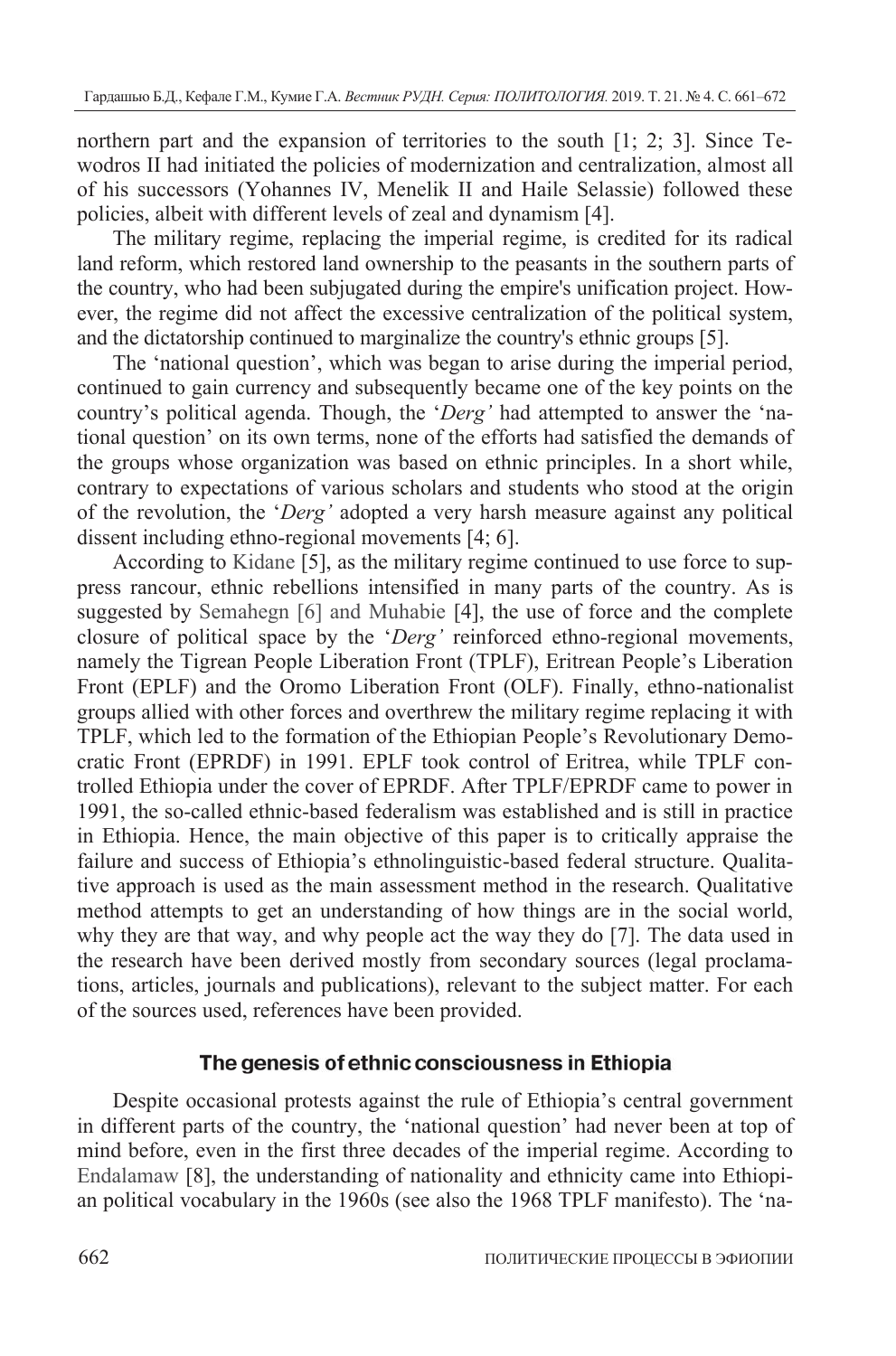tional question' as such was introduced and brought into focus by the Ethiopian Student Movement (ESM), which at the time was actively disseminating the ideologies and principles of Marxism-Leninism within the country and abroad [9].

Van der Beken [10] also notes that although previous rebel movements in different parts of the country undoubtedly influenced the critical stance of the students, the impact of Marxist-Leninist ideas was crucial. The 'issue of nationalities' brought up by Marxist-Leninist ideology was applied to the realities of Ethiopian society. The Ethiopian student movement, along with other similarlyminded groups, was strongly convinced of the applicability of Marxist-Leninist ideas about nationality to Ethiopian reality. It was their belief that the Ethiopian problem could be addressed more effectively through the Marxist-Leninist framework.

In his publication, 'Marxism and the National Question', Stalin recognized the right to self-determination of nations, which he described as follows: "*that only the nation itself has the right to determine its destiny, that no one has the right to forcibly interfere in the life of the nation, destroy its schools and other institutions, violate its habits and customs, repress its language, or curtail its rights*". Moreover, according to Stalin, as well as Lenin, the right to self-determination even involved the right to secession. Both stated that these ideas should be promoted and applied in regard to every nation [10]. Regrettably, at the time the Marxist-Leninist ideas, introduced from abroad, were not adopted to the Ethiopian socio-cultural realities of the time.

Following this, numerous groups, organized on the basis of ethnicity, ventilated a lot of identity-related issues. For instance, the 1968 TPLF Manifesto openly recognized the existence of national oppression. According to the Manifesto, the 'oppressing' nation (Amhara) politically and economically marginalized, as well as culturally and linguistically dominated various minority nationalities [8]. An article by Wallelign Mekonnen, inspired by the Marxist-Leninist position of social justice and national and ethnic equality, poured oil on flames:

*"Is it not simply Amhara and to a certain extent Amhara-Tigre supremacy? Ask anybody what Ethiopian culture is. Ask anybody what the Ethiopian language is. Ask anybody what Ethiopian religion is. Ask anybody what the national dress is. It is either Amhara-Amhara Tigray! To be a 'genuine Ethiopian' one has to speak Amharic, to listen to Amharic music, to accept the Amhara-Tigre religion, Orthodox Christianity, and to wear the Amhara-Tigre shemma in international conference. In the same case, to be an 'Ethiopian', you will even have to change your name. In short, to be an Ethiopian, you will have to wear an Amhara mask"*  [11].

The ideological antecedents of contemporary ethnic federalism can be traced back to Marxist-Leninist ideology and its conception of "the national question". To an extent, the project was shaped after the example of the USSR and Yugoslavia. Once the ideology of Marxism-Leninism was introduced to Ethiopia by the Ethiopian Student Movement, the "national question" became a burning one. In 1991, when TPLF, in alliance with other Liberation Fronts, became a leading par-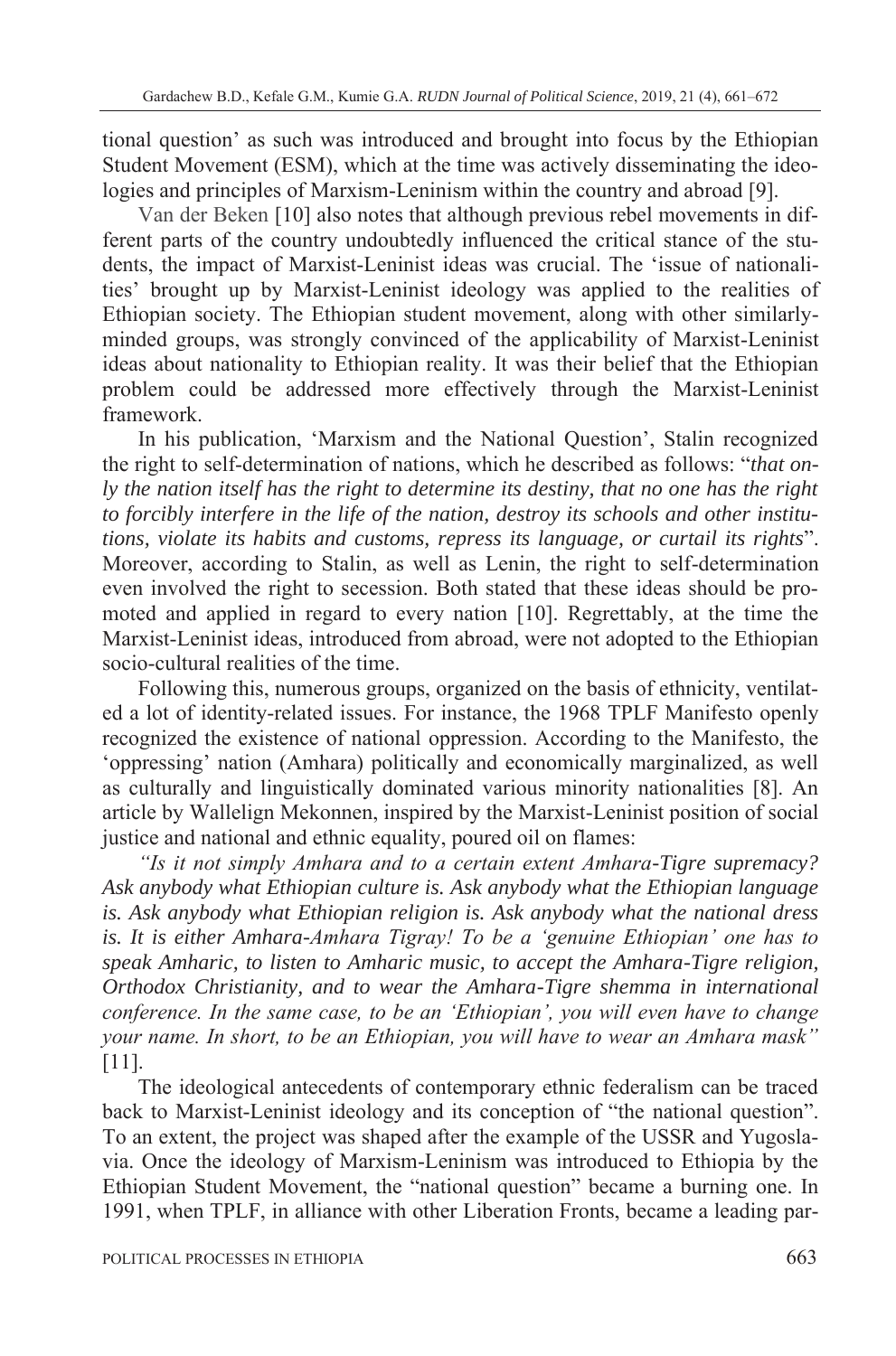ty within EPRDF, the doctrine of Marxism-Leninism constituted the basis for a new federal state structure. Thus, ideological orientation and political necessity relied on ethnic federalism as on a framework for resolving issues of ethnic and regional autonomy. Ethnic federalism was meant to guarantee the right to selfdetermination within the Ethiopian nation as a whole [12].

There are major similarities between the visions of the Ethiopian Students Movement of the time and the current state building strategy. In the present FDRE constitution, ethnic diversity is recognized and used as a founding element of nation building. Moreover, the constitution further supports ESM ideas by granting a right to secession to Ethiopia's 'nations' [10]. It is therefore fair to assert that there is a direct correlation between the approach towards the ethnic issue adopted by the Ethiopian students at the end of the 1960s and the modern state building strategy in Ethiopia, which is explicitly expressed in the present constitution.

## Contradictory views on ethnic federalism in Ethiopia

Since the introduction of ethnic federalism in Ethiopia, it has been – and most likely will continue to be – a subject of heated debate in political discourse both inside and outside the country. Among academics, there is no consensus in regard to the current state arrangement in Ethiopia. In this section, we are going to examine the existing contradictory views on the relevance of ethical federalism as a viable political system.

The pioneers and advocates of the new federal arrangement believe that the introduction of ethnic federalism in Ethiopia helped to embrace the country's diversity. The previous political regimes were highly centralized and focused on unity, not giving much attention to ethnic divergences. According to some scholars, ethnic federalism also contributes to state building and national consensus, as it promotes self-rule and shared rule, the sense of oneness amidst multiformity, and therefore the chance of conflict among ethnic groups is minimal [13–15].

Supporters of ethnic federalism point out that it has maintained the unity of the Ethiopian peoples and the territorial integrity of the state, while providing full recognition of the principle of ethnic equality. From this perspective, for Ethiopia, a country with an impressive ethnic diversity, a federal arrangement of this kind is an appropriate solution. Ethiopia's main problem for a long time had been national oppression, and according to the proponents of ethnical federalism, the current state structure is able to keep the nation's autocracy under control and manage inter-ethnic tensions within the country [14; 15].

According to Abbink [16], opponents of ethnic federalism assert that EPRDF opted for the current system for the purpose of "institutionalizing and facilitating 'divide and rule' and ensuring the ruling parties position". Scholars who view ethnic federalism with suspicion tend to believe that from the very outset, TPLF (which at the time represented only a tiny percentage of the population) was striving to design a mechanism to secure its position and power. One way of doing so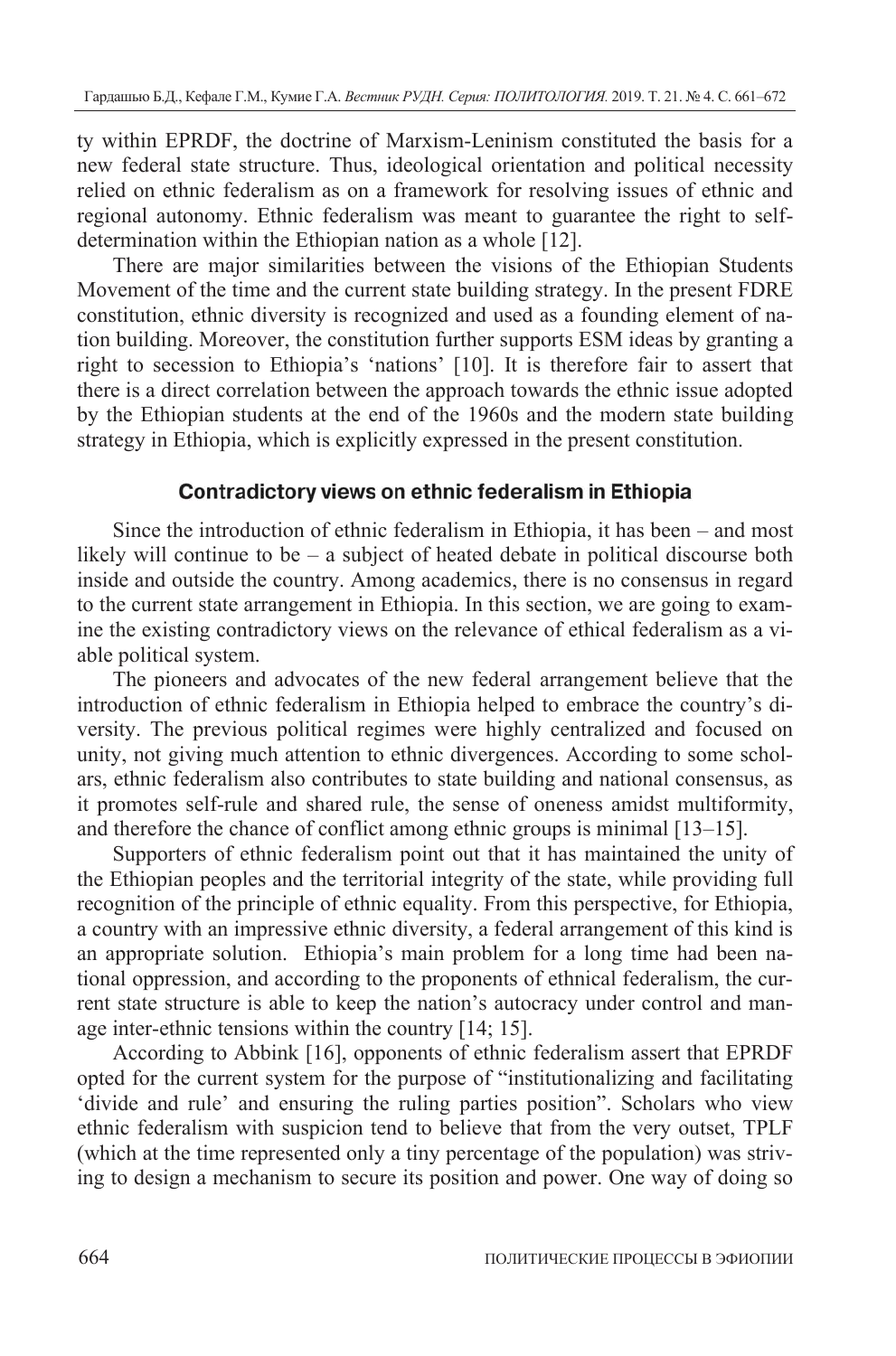was to transfer the country into ethnically defined regional states and create ethnically defined parties under its control [17; 18].

Accordingly, the fundamental reason behind the establishment of ethnic federalism along ethnic lines is a strategy calculated by the ruling regime to consolidate the dominant party's rule. Therefore, the current ethnicity-based political arrangement may create conditions for its politicization and trigger a split-up in national consciousness, producing multiple ethnic groupings at the expense of collective sense of belonging, common purpose and shared identity.

One of the essential features of the Ethiopian ethnic federal system is that it allows secession for any ethnic unit as long as the constitutional requirements are met<sup>1</sup>. However, according to Alem [12] and Endalamaw [8], the secession clause is one of the most controversial issues in public discourse in Ethiopia and its diaspora communities today. Opponents of ethnic federalism fear that it invites ethnic conflict and risks state disintegration. The Ethiopian state, they worry, may face the same fate as the USSR and Yugoslavia. Others, although being optimistic and supportive of the ethnic federal constitution per se, still doubt the government's real commitment to self-determination and claim that so far the underlying constitutional principles have not been seriously put into practice.

To many critics, the federal state is a de facto one-party state in which ethnic organizations are mere satellites of one ethnic organization, the TPLF, which is the leading unit in the ruling coalition, the EPRDF. Lastly, those who consider Ethiopia to be a colonial empire see the federal exercise as yet another colonial trick, and advocate "decolonization".

Many scholars express their concern that Ethiopia's constitutionalized version of ethnic federalism, with its focus on nations, nationalities, and peoples, its statebuilding along purely ethnic lines, and its use of ethnicity as the key component for political participation will lead to greater instability, more ethnic conflict, and the proliferation of secessionist movements. Ethnic federalism intentionally entrenches ethno-cultural differences and simultaneously creates and reinforces "primordial" ethnic divisions that may not be stable or may even pre-exist the labeling [17–21]. Consequently, the concretization of ethnic identities will likely hinder the ability of different groups to integrate or develop national identities, and may lead to ethnic conflict and the eventual dissolution of the nation.

Those who oppose ethnic federalism argue that the current Ethiopian Constitution does not solve but actually exacerbates the problem of tribalism [16]. The proponents of the current system, who believe in Ethiopia's strong national identity, still worry that this identity may erode, as individuals are encouraged to think of themselves as a member of a specific ethnic group or as Regional States, rather than an Ethiopian citizen [18; 20; 22].

<sup>&</sup>lt;sup>1</sup> See the 1995 FDRE Constitution, article 39 (1), this secession clause gives unconditional right to ethnic groups to secede from the federation as long as the constitutional procedures are followed.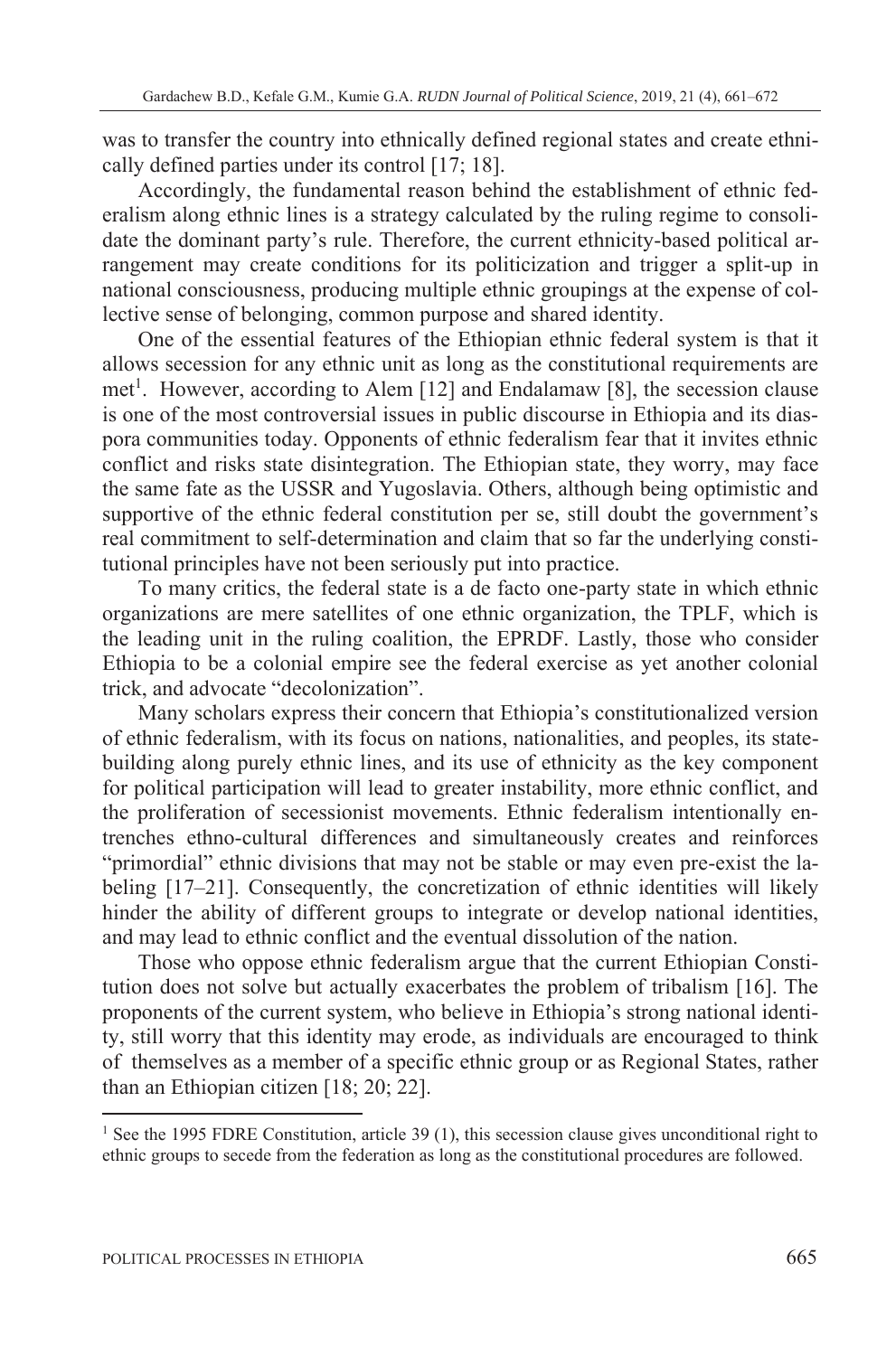Stressing ethnic differences through the Constitution and political process instead of letting them fade "encourages aggressive ethnic identification and separatism and exacerbates ethnic distrust and social discord". It also incentivizes each state to pursue its own parochial interests strictly defined by ethnic lines [14; 20; 22–24].

## The pitfalls of ethnic federalism in Ethiopia

**Politicization of Ethnicity.** As stated in the introductory section, this purpose of this paper is to examine the shortcomings of Ethiopia's ethnic-based federalism. To many scholars in and outside the country, one of the main drawbacks of the Ethiopian federal arrangement is the use of ethnicity for political purposes. According to Muhabie [4], since the adoption of the new political arrangement in 1991, ethnicity has become the primary means of political mobilization in Ethiopia. Most often political representation is organized on ethnic grounds, and consequently groups are encouraged to claim "ethnic rights" at the expense of others [25].

The constitutionally enshrined self-determination right incites political elites to control *kebeles*, districts and regions in order to have a share of resources channeled from the federal to the local level. Local politicians and party officials from all ethnic groups, both government and opposition, have at times coaxed their followers into initiating conflict with competing groups [8; 26]. It is therefore evident that political elites at different levels of administration have used ethnic identities to their advantage while pursuing their own self-serving interests, which is contrary to the fundamental principle of what the federal arrangement aspires to achieve.

In contemporary Ethiopia, the number of ethnic denominations and classifications has grown, inspired more by political, social and economic interests rather than primordial sentiments [8]. Although national, cultural and social formations are basic foundations for fostering solidarity and political invigoration, ethnic perception and mobilization have emerged due to social, economic and political reasons more so than before. This increased degree of "ethnic consciousness and ethnic mobilization" has been attributed to the activities of political elites, which have been manipulating the larger population's ethnic affiliation to advance their self-interests [16; 27; 28]. Thus, ethnic federalism has become a fertile ground for political elites' lucre-seeking endeavors.

According to Kidane [5], the contemporary Ethiopian ethnic essentialism has emerged due to political justification more than before. Lack of fair management of identity relations and moderation of inter-identity inequalities and an instrumental sense of ethnicity strengthens politicization of ethnicity in the Ethiopian politics. For Assefa [15] this political polarization can instigate organization of conscious ethnic groups at the expense of the community and hinder democratization for nation building.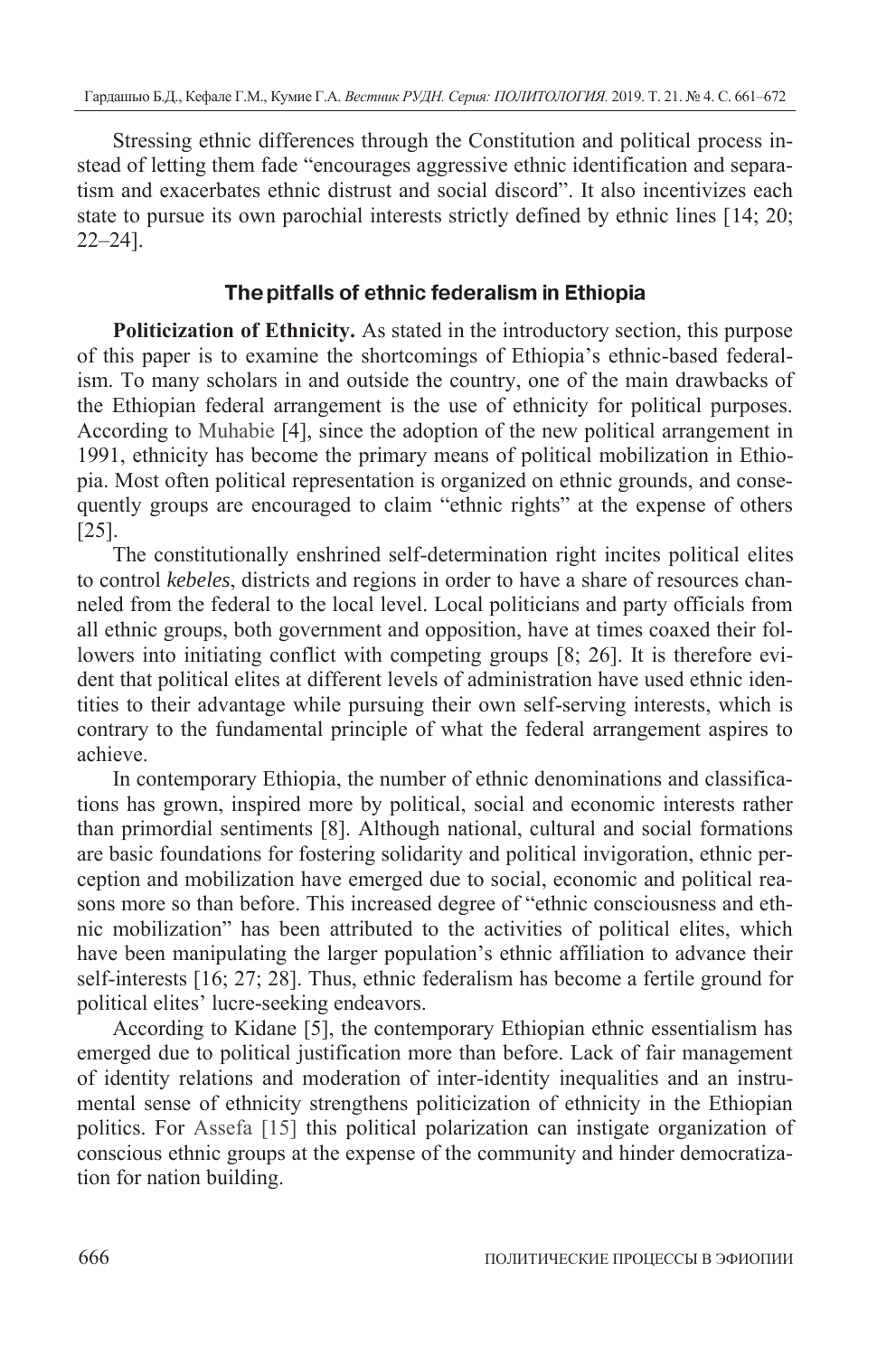According to Endalamaw [8] federating a diversified state, which Ethiopia is a typical example; by strict ethnic lines may not be practical or beneficial. What results is the utilization of ethnicity. If ethnicity is utilized as a source of resource and power, it has a prospective to create an opportunity to engage in a political polarization. The politicization of ethnicity for one's own advantage is also a clear violation of the very foundation of the constitution.

The 1995 FDRE Constitution under its preamble explicitly specifies that the common destiny of nations, nationalities and peoples of Ethiopia "can best be served by rectifying historically unjust relationships and by further promoting their shared interests". However, according to Assefa [15] there is a huge gap between the promise of the constitution and the reality on the ground. From this, one can infer that political elites have been committed to politicization of ethnicity in the name of the so-called practice of 'rectifying historically unjust relationships between ethnic groups'. This paper also argues that, the constitution itself has politicized ethnicity specifically in its preamble section.

**Pseudo-federalism.** The Ethiopian ethnic-based federal arrangement is criticized for its failure to decentralize genuine power to the federating units in a practical sense. In this regard, Kidane's empirical evidence [25] is helpful to understand whether Ethiopia's state structure is based on genuine decentralization of power or not. The scholar has conducted many studies on federalism and he came up with tangible data about the practical realities of the Ethiopian ethnic-based political arrangement.

According to Kidane [25], there are a number of facts demonstrating that the Ethiopian government has failed to devolve real power to the regions and bring about genuine decentralization. The main indicator of the failure is the extreme financial dependence of the regional governments (with the exception of Addis Ababa's municipal administration) on the central government, which monopolized most of the revenue-generating resources and assumed a strong redistributive role (see also [29]). As Kidane fairly notes, the excessive financial reliance of regional states on the central government undermines the goal of political decentralization; and more importantly, it deprives the regional governments of the ability to control their development process.

Many scholars concur that, for a long time, the Ethiopian political system has been dominated by TPLF, one of the founding members of the Ethiopian People's Revolutionary Democratic Front (see for example, [4; 8; 10; 12; 25; 30; 31; 32]. Kidane [25] believes that in a multiethnic country, especially in a country with antagonistic relations between the state and ethnic groups, a successful strategy of state-building requires genuine decentralization and ethnic neutrality of the state at its center, both in essence and in appearance. The scholar questions the neutrality of the TPLF/EPRDF leadership and recommends a different political arrangement in the form of an ethnically neutral state.

Nowadays, TPLF officials occupy key decision-making positions in the Ethiopian government. As correctly stated by Kidane, such disproportionate political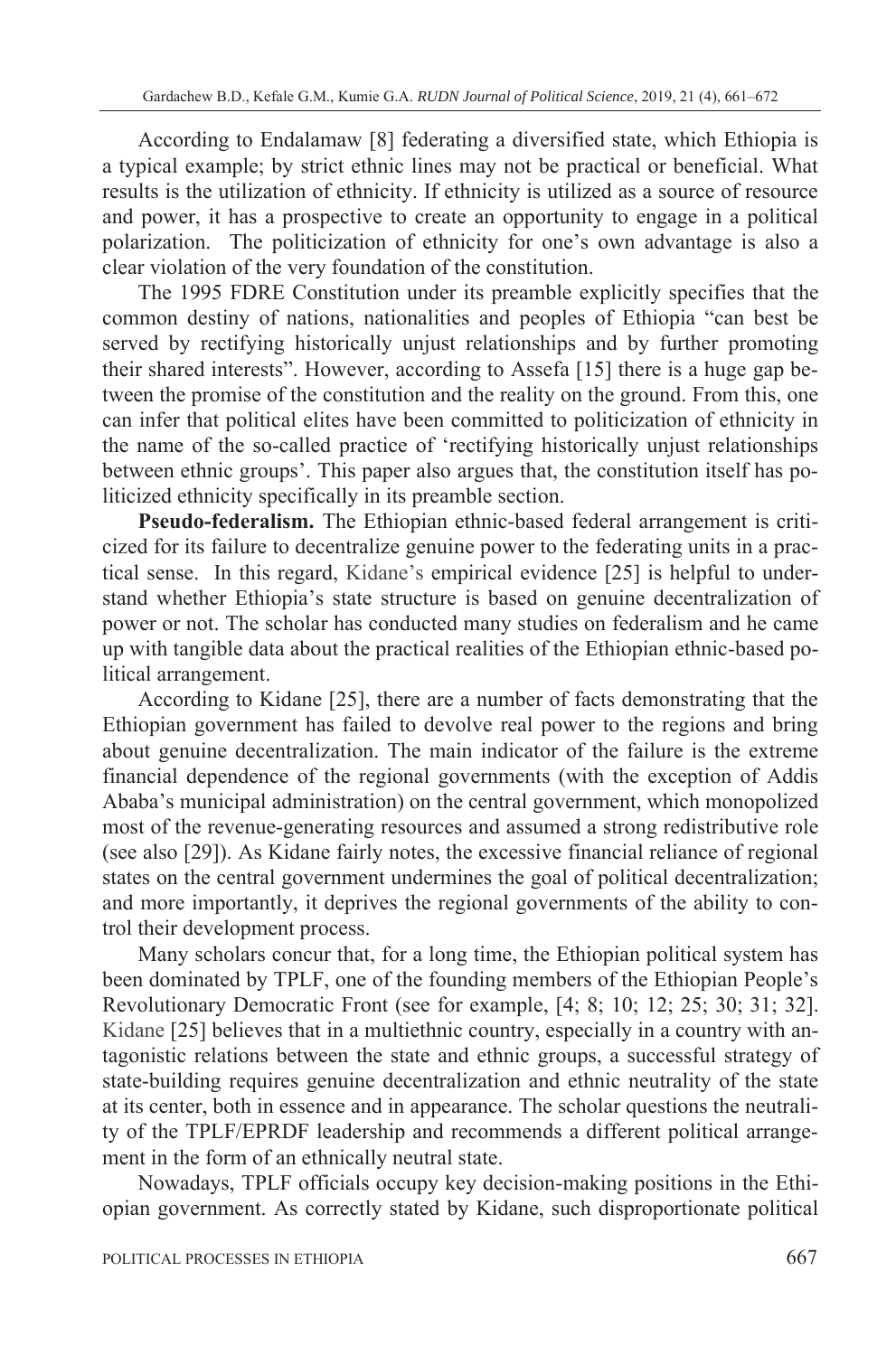influence has made the government neither truly neutral nor representative of all ethnic groups in the country. The current state of affairs in Ethiopian politics has come down to a situation where the founding members of EPRDF, such as OPDO and ANDM, are complaining about the political dominance of TPLF<sup>2</sup>. In numerous public rallies organized against the ruling regime (TPLF/EPRDF), the protesters cried out against TPLF's political and economic supremacy<sup>3</sup>.

According to Keller [33], major policies and implementation strategies in Ethiopia are currently highly centralized, with regional states replicating the central administrative decisions. Similarly, for Teshome and Záhořík [34], administration in Ethiopia is federal only in a structural sense. Siraw [31] supports their argument, stating that the federal system is nominal, with central control and topdown rule precluding local initiative and autonomy.

In concurrence with the above-mentioned authors, Frank [35] confirms that the Ethiopian federal government has been exercising increasing control over the autonomous regions, thus excluding locals from political participation. Such extensive control, according to Frank, may have been necessary for state security; however, it is further eroding the trust in the government and alienating local people from politics. Hence, it is fair to argue that a federation cannot be genuine if it is a result of coercion from above (the center). Such type of power hierarchy raises doubts about the credibility of the central government.

Another popular political rhetoric states that Ethiopia's political system remains highly centralized and dominated by a single ethnic identity, while the government uses the system in order to "divide and rule" rather than encourage the regional governments' self-authority [16; 36]. Kidane [5] argues that contemporary Ethiopia experiences a continued centralization by TPLF, which keeps creating ethnic-based satellite parties with the purpose of controlling the regional governments. Such ancillary parties have become puppets, with the help of which the EPRDF exercises an indirect rule over the whole country.

## **Concluding remarks**

Since the beginning of Ethiopia's modern history and up until the downfall of the military regime, the state had pursued a centralized (close to unitary) type of political structure. With the fall of the the *Derg* rule, the victorious coalition TPLF/EPRDF assumed political power and adopted a new type of federal arrangement, novel and radical in its essence. The ideological basis of the contem-

<sup>2</sup> Out of four political parties that initially comprised EPRDF (ANDM, OPDO, SEPDM and TPLF), three parties were unable to exercise their political power at the federal level. The Tigrayan People's Liberation Front (TPLF), a political party that led the way in the creation of the EPRDF, has established a dominating position and is controlling the security apparatus of the state.

 $3$  For example, on July 31, 2016 thousands of protesters, who demonstrated in Gondar, a major city in the Amhara region, and in neighboring localities, demanded an end to TPLF rule over Ethiopia.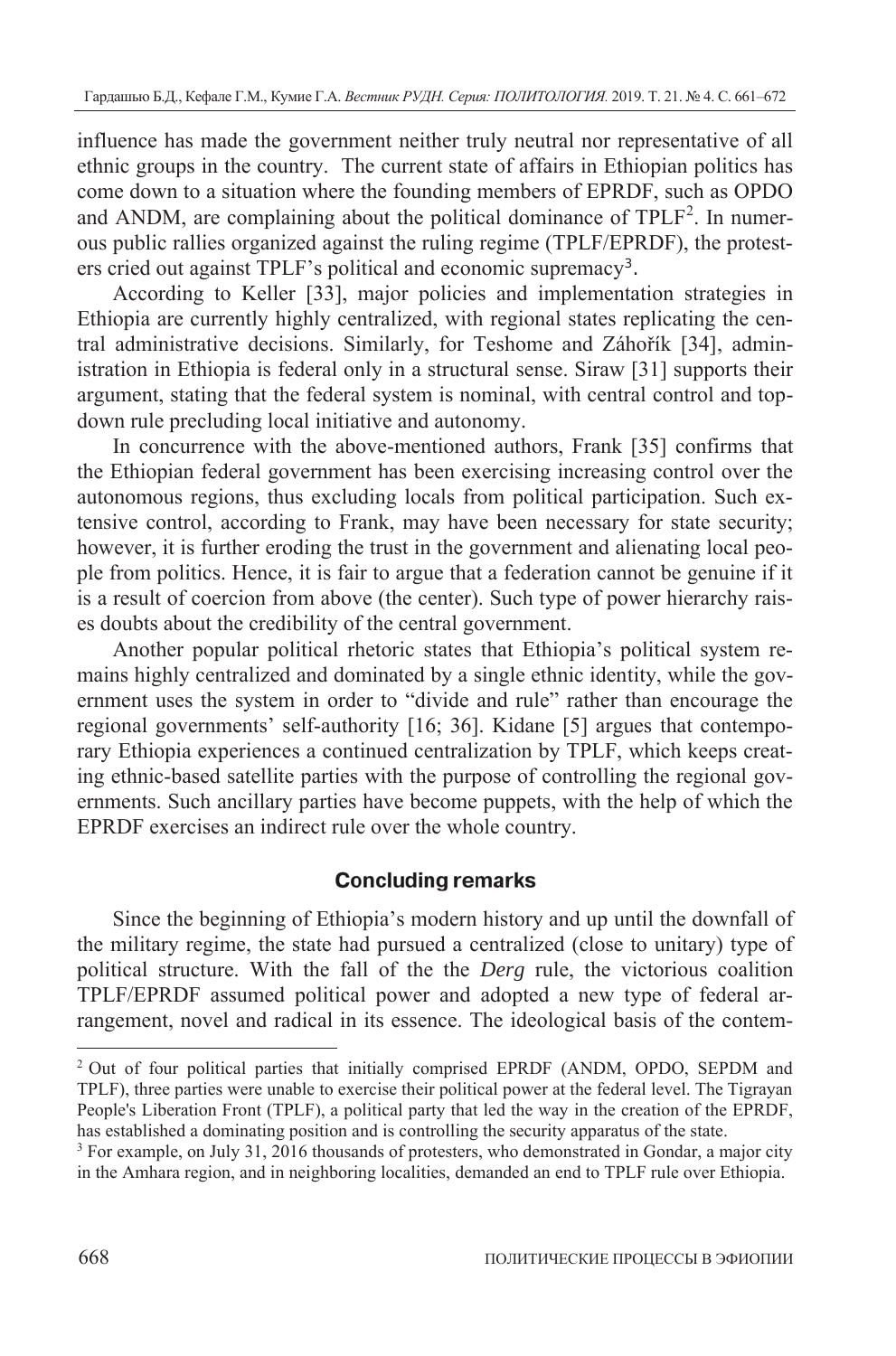porary ethnic federalism project can be traced back to the Marxist-Leninist doctrine. Ever since the adoption of the new federal system, scholars' opinions have been divided over its normative and practical significance for the state. The given paper advocates that, provided it is implemented in accordance with its initial ideas, the benefits of ethnical federalism outweigh its risks; however, maximum care should be taken to avoid manipulation by political entrepreneurs. The existing literature and data confirmed that multiple Ethiopian ethnicities have been used by political elites for selfish gains. As is fairly argued by Kidane [5], contemporary Ethiopian politics lacks genuine decentralization of power and experiences continued concentration of control by TPLF through its ethnic-based satellite parties. As is noted by Mohammed Hassen [36], regrettably, Ethiopia has once again missed a golden opportunity to realize a workable strategy of state building.

## **References**

- [1] Pankhurst R. *Economic History of Ethiopia, 1800-1935*. Addis Ababa: Haile Sellassie I University Press; 1968. 772 p.
- [2] Teshale T. *The Making of Modern Ethiopia: 1896-1974*. The Red Sea Press; 1995. 246 p.
- [3] Bahiru Z. *A History of Modern Ethiopia, 1855-1974*. Ohio Univ Press; 1991. 244 p.
- [4] Muhabie M. Ethnic Federalism: A Means for Managing or a Triggering Factor for Ethnic Conflicts in Ethiopia. *Social Sciences*. 2015; 4 (4): 94-105.
- [5] Kidane M. Africa's Intrastate Conflicts: Relevance and Limitation of Diplomacy. *African Issues*. 2003; 32 (1): 25-39. DOI: 10.1017/S1548450500006594
- [6] Semahegn A. The dilemma of Adopting Ethnic Federal System in Africa in Light of the Perspectives from Ethiopian Experience. *Journal of African Studies and Development*. 2012; 4 (7): 168-175.
- [7] Marshall C., Rossman G.B. The "What" of the Study: Building the Conceptual Framework. *Designing Qualitative Research*. 1999; 3 (3): 21-54.
- [8] Endalamaw C. *Ethnic Federalism and Nation Building in Development: The Case of Ethiopia.* Doctoral dissertation. Addis Ababa University; 2015.
- [9] Merera G. Contradictory Interpretation of Ethiopian History. *Ethnic Federalism: The Ethiopian Experience in Comparative Perspective.* Addis Ababa: Addis Ababa University Press; 2006.
- [10] Van der Beken C. Federalism and the Accommodation of Ethnic Diversity: The Case of Ethiopia. *Third European Conference on African Studies*. 2009: 1-21.
- [11] Wallelign M. On the Question of Nationalities in Ethiopia. 17.11.1969. Available from: https://www.marxists.org/history/erol/ethiopia/nationalities.pdf. Accessed: 10.01.2019.
- [12] Alem H. *Ethnic Federalism in Ethiopia: Background, Present Conditions and Future Prospects.* Paper Submitted to the Second EAF International Symposium on Contemporary Development Issues in Ethiopia July 11-12, 2003. 33 p.
- [13] Watts R.L., Rovinsky D.J. Comparing Federal Systems in the 1990s. *The American Review of Canadian Studies*. 1999; 29 (2): 367.
- [14] Alemante G.S. Ethnic Federalism: Its Promise and Pitfalls for Africa. *Yale Journal of International Law*. 2003; 28: 51-107.
- [15] Assefa F. Ethiopia's Experiment in Accommodating Diversity: 20 Years' Balance Sheet. *Regional & Federal Studies*. 2012; 22 (4); 435-473.
- [16] Abbink J. Ethnicity and Constitutionalism in Contemporary Ethiopia. *Journal of African Law*. 1997; 41 (2): 159-174.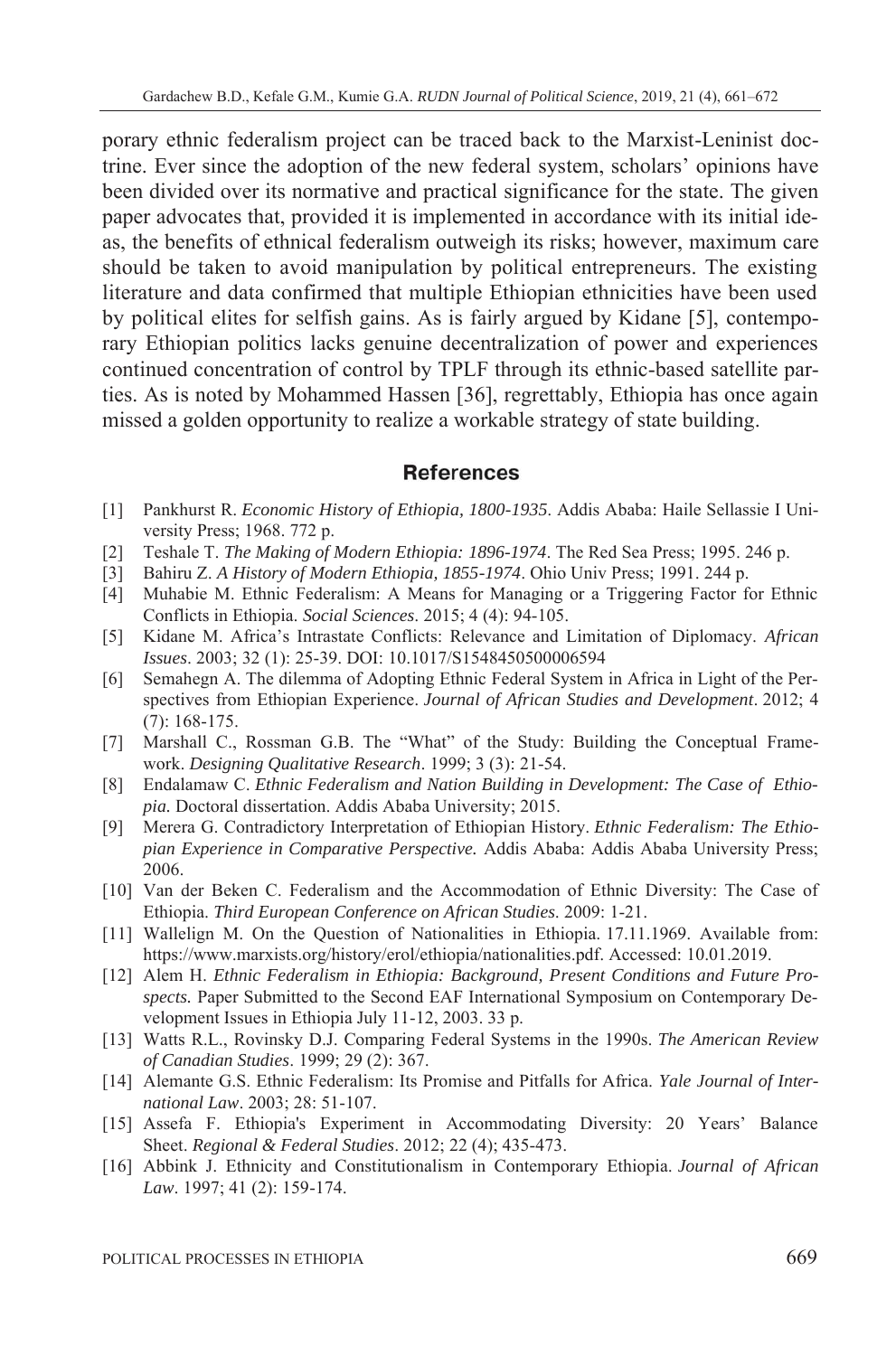- [17] Abbink J. Ethnicity and Conflict Generation in Ethiopia: Some Problems and Prospects of Ethno-regional Federalism. *Journal of Contemporary African Studies*. 2006; 24 (3): 389-413.
- [18] Legesse T. Ethnic Federalism and Conflict in Ethiopia: What Lessons Can Other Jurisdictions Draw? *African Journal of International and Comparative Law*. 2015; 23 (3): 462-475.
- [19] Ehrlich Ch.E. Ethnicity and Constitutional Reform the Case of Ethiopia. *ILSA Journal of International & Comparative Law.* 1999; 6: 51-71.
- [20] Aalen L. Ethnic Federalism and Self-determination for Nationalities in a Semi-authoritarian State: The Case of Ethiopia. *International Journal on Minority and Group Rights*. 2006; 13 (2-3): 243-261.
- [21] Abebe D. *Ethnic Federalism in Ethiopia: A Means to an End.* 2017. Available from: https://www.law.uchicago.edu/files/Session%20VI\_Abebe.pdf. Accessed: 11.01.2019.
- [22] Legesse T. Federalism as an Instrument for Unity and the Protection of Minorities: A Comparative Overview: Ethiopia, India and the US. *Mizan Law Review*. 2016; 10 (2): 265-295.
- [23] Minasse H. The New Ethiopian Constitution: Its Impact upon Unity, Human Rights and Development. *Suffolk Transnational Law Review.* 1996; 20: 1.
- [24] Bereket H. Self-determination in Principle and Practice: The Ethiopian-Eritrean Experience. *Columbian Human Rights Law Review*. 1997; 29: 91.
- [25] Kidane M. Ethiopia's Ethnic-based Federalism: 10 Years After. *African Issues*. 2001; 29 (1- 2): 20-25.
- [26] Engineering Ethnic Conflict: The Toll of Ethiopia's Plantation Development on Suri People. *The Oakland Institute*. 2014.
- [27] Berhanu G. Restructuring State and Society: Ethnic Federalism in Ethiopia. *SPIRIT Doctoral Programme Series,* Thesis No. 8. Denmark: Aalborg University; 2007.
- [28] Bekalu T. Ethnic Federalism and Conflict in Ethiopia. *African Journal on Conflict Resolution*. 2017; 17 (2): 41-66.
- [29] *World Bank, Ethiopia: Review of Public Finances*. Vol. 1. Report No. 18369-ET. 30.12.1998.
- [30] Vaughan S. *Ethnicity and Power in Ethiopia.* PhD Thesis*.* The University of Edinburgh; 2003. 322 p.
- [31] Siraw M. Weaknesses of Ethnic Federalism in Ethiopia. *International Journal of Humanities and Social Science Invention*. 2015; 4 (11): 49-54.
- [32] Temesgen T. Ethnic Federal System in Ethiopia: Origin, Ideology and Paradoxes. *International Journal of Political Science and Development*. 2016; 4 (1): 1-15. DOI: 10.14662/IJPSD2016.004.
- [33] Keller E.J. Ethnic Federalism and Democratization in Ethiopia. *Horn of Africa*. 2003; 21: 30- 43.
- [34] Teshome W., Záhořík J. Federalism in Africa: The case of Ethnic-based Federalism in Ethiopia. *International Journal of Human Sciences*. 2008; 5 (2). Available from: https://www.jhumansciences.com/ojs/index.php/IJHS/article/view/506/311. Accessed: 10.01.2019.
- [35] Frank M. Effects of Ethnic Federalism in Ethiopia. Holding Together or Splitting Apart? *University of Toronto/University of Frieburg, Summer Institute Guadalajara*. 2009.
- [36] Ottaway M. *Democratization and Ethnic Nationalism: African and Eastern European Experiences*. Washington DC: Overseas Development Council; 1994. 85 p.
- [37] Hassen M. Ethiopia: Missed Opportunities for Peaceful Democratic Process. *State Building and Democratization in Africa: Faith, Hope, and Realities.* Ed. by K. Mengisteab and C. Daddieh. Westport and London: Praeger; 1999: 233-260.

### **Article history:**

The article was submitted on 15.07.2019. The article was accepted on 07.11.2019.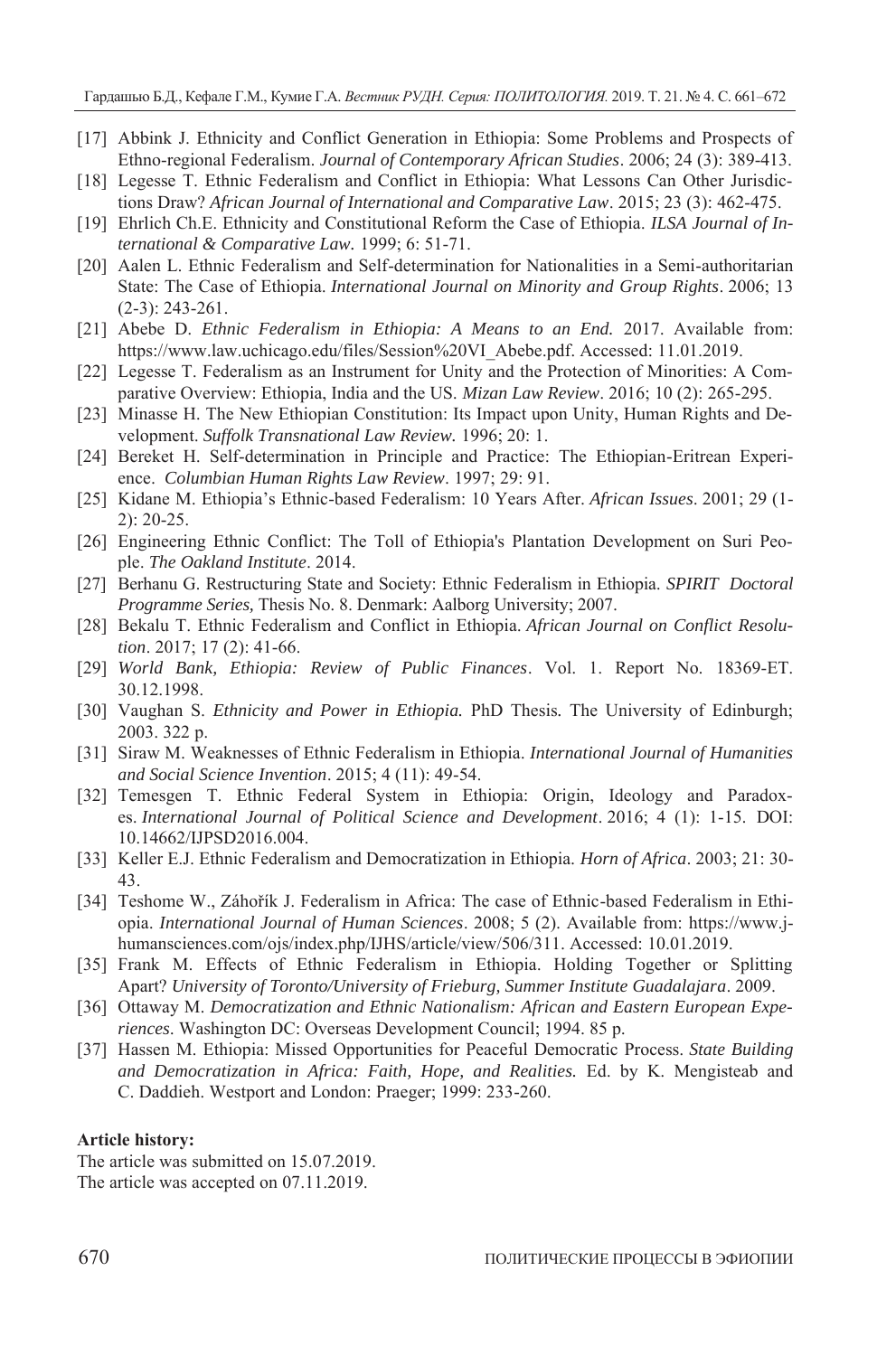DOI: 10.22363/2313-1438-2019-21-4-661-672

Научная статья

## Подводные камни этнолингвистического федерального эксперимента в Эфиопии

**Б.Д. Гардашью, Г.М. Кефале, Г.А. Кумие**

Университет Бахр-Дар *Бахр-Дар, Эфиопия*

**Аннотация.** В 1991 г., когда Народный фронт освобождения Тыграй (НФОТ) стал ведущей партией в составе Революционно-демократического фронта эфиопских народов (РДФЭН), Эфиопия ввела систему этнического федерализма, которая никогда ранее не практиковалась в политической истории государства. Признание этнического многообразия Эфиопии стало одним из основополагающих принципов для страны, поскольку федеративная система в значительной степени состоит из этнических территориальных единиц. С момента своего создания этнический федерализм Эфиопии был предметом горячих дебатов среди различных политических организаций, наблюдателей и ученых как внутри страны, так и за ее пределами. Основная цель статьи – оценить «подводные камни» модели этнического федерализма в Эфиопии, которая действует уже более двух с половиной десятилетий. Авторы полагают, что этнический федерализм является политическим устройством, которое успешно поддерживает баланс центробежных и центростремительных сил в стране. Они рассматривают его как надлежащую и жизнеспособную стратегию для устойчивого национального строительства в контексте этнического разнообразия Эфиопии. В то же время авторы отмечают, что в случае, если политические договоренности на этнической основе не осуществляются с максимальной осторожностью, сопряженный с ними риск перевешивает выгоду. Если такое государство, как Эфиопия, которое в течение многих лет было сильно централизовано, пытается экспериментировать с федеративным устройством, то в стране должно поддерживаться равновесие разнообразия и единства. Если политическая среда фокусируется главным образом на разнообразии и игнорирует общие ценности и общую идентичность, она оставляет возможности для того, чтобы элиты манипулировали этническими различиями и преследовали свои собственные партикулярные политические интересы, что в итоге будет работать против общества. Основатели эфиопского этнического федерализма считают, что современное этнолингвистическое федеративное устройство является панацеей от проблем, связанных с политикой идентичности. Однако авторы статьи утверждают, что с практической точки зрения в течение последних двух с половиной десятилетий (вероятно, это продолжится и в будущем) этнический федерализм в Эфиопии был слишком политизирован силами, продвигающими собственные интересы.

**Ключевые слова:** этнический федерализм, псевдофедерализм, РДФЭН, политизация этничности.

#### **История статьи:**

Статья поступила в редакцию 15.07.2019. Статья принята к публикации 07.11.2019.

### **Информация об авторах:**

*Гардашью Бевукету Дирес* – преподаватель и исследователь департамента политологии и международных исследований университета Бахр-Дар (Эфиопия) (e-mail: bewuket23@gmail.com).

*Кефале Гебеэху Менгеша* – преподаватель и исследователь департамента социальной антропологии университета Бахр-Дар (Эфиопия) (e-mail: bduinfo@bdu.edu.et).